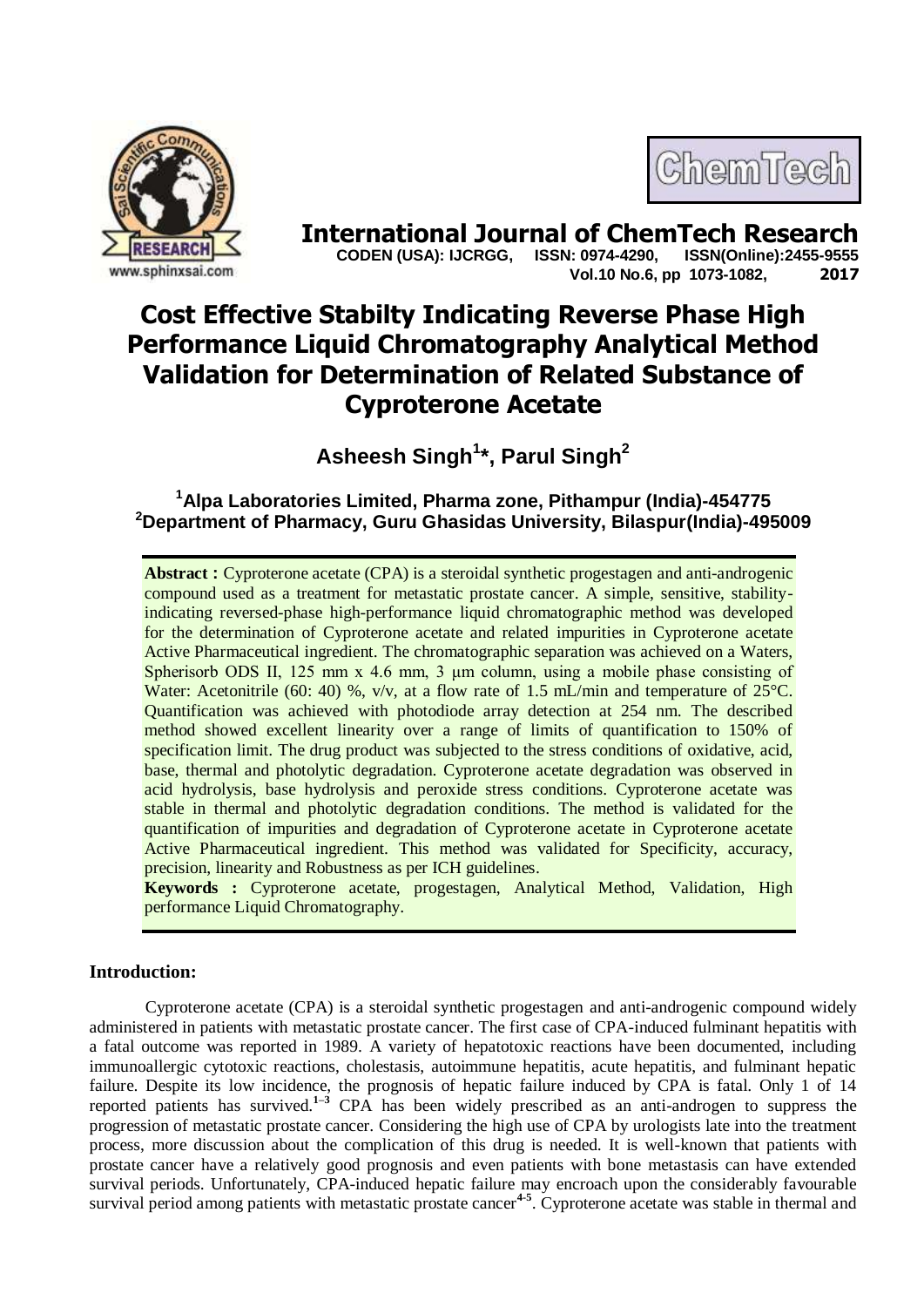photolytic degradation conditions. The method is validated for the quantification of impurities and degradation of Cyproterone acetate in Cyproterone acetate Active Pharmaceutical ingredient.This method was validated for Specificity, accuracy, precision, linearity and Robustness as per ICH guidelines<sup>6-7</sup>.

|  |  |  |  | <b>Table No. 1: Drug Substance Information</b> |
|--|--|--|--|------------------------------------------------|
|--|--|--|--|------------------------------------------------|

| <b>Name of Drug Substance</b>            | $\ddot{\cdot}$ | <b>Cyproterone Acetate API</b>                                                                              |
|------------------------------------------|----------------|-------------------------------------------------------------------------------------------------------------|
| <b>Description of Drug Substance</b>     |                | White or almost white crystalline powder                                                                    |
| <b>Chemical Name</b><br><b>Structure</b> |                | 6-chloro-3,20-dioxo-1 $\beta$ ,2 $\beta$ -dihydro-3'H-clopropa<br>$[1,2]$ pregna-1,4,6-trien-17-yl acetate. |
|                                          |                | CH <sub>3</sub><br>н.<br>н<br>н                                                                             |
| <b>Molecular Formula</b>                 |                | $C_{24}H_{29}ClO_4$                                                                                         |
| <b>Molecular Weight</b>                  | $\ddot{\cdot}$ | 416.94                                                                                                      |
| CAS No.                                  | ٠<br>$\bullet$ | $427 - 51 - 0$                                                                                              |

# **Experimental Section:**

## **Instruments, Reagents and Materials**

Following instruments were used for the validation studies.

### **Table No.2: List of Instrument Used**

| <b>Sr No</b>   | <b>Instrument</b>  | <b>Make</b>    | <b>Software</b> | Detector/Model No    |
|----------------|--------------------|----------------|-----------------|----------------------|
|                | <b>HPLC</b>        | Waters         | Empower         | 2489 dual wavelength |
|                |                    |                | Software        |                      |
| $\overline{2}$ | <b>HPLC</b>        | Waters         | Empower         | 2998 PDA Detector    |
|                |                    |                | Software        |                      |
| 3              | Sonicator          | Lab India      | <b>NA</b>       | <b>NA</b>            |
|                | Weight balance     | Mettler Toledo | NA              | <b>ML204</b>         |
| 5              | Oven               | Thermo lab     | <b>NA</b>       | <b>GMP</b>           |
| 6              | Photolytic Chamber | Thermo lab     | <b>NA</b>       | <b>GMP</b>           |

# **Table No.3: List of Column used**

| Sr. No. | Make            | <b>Dimension</b>                                          |
|---------|-----------------|-----------------------------------------------------------|
|         | Spherisorb ODS2 | $125$ mm x 4.6mm, $3\mu$ m                                |
|         | Spherisorb ODS2 | $125 \text{ mm} \times 4.6 \text{ mm}$ , $3 \mu \text{m}$ |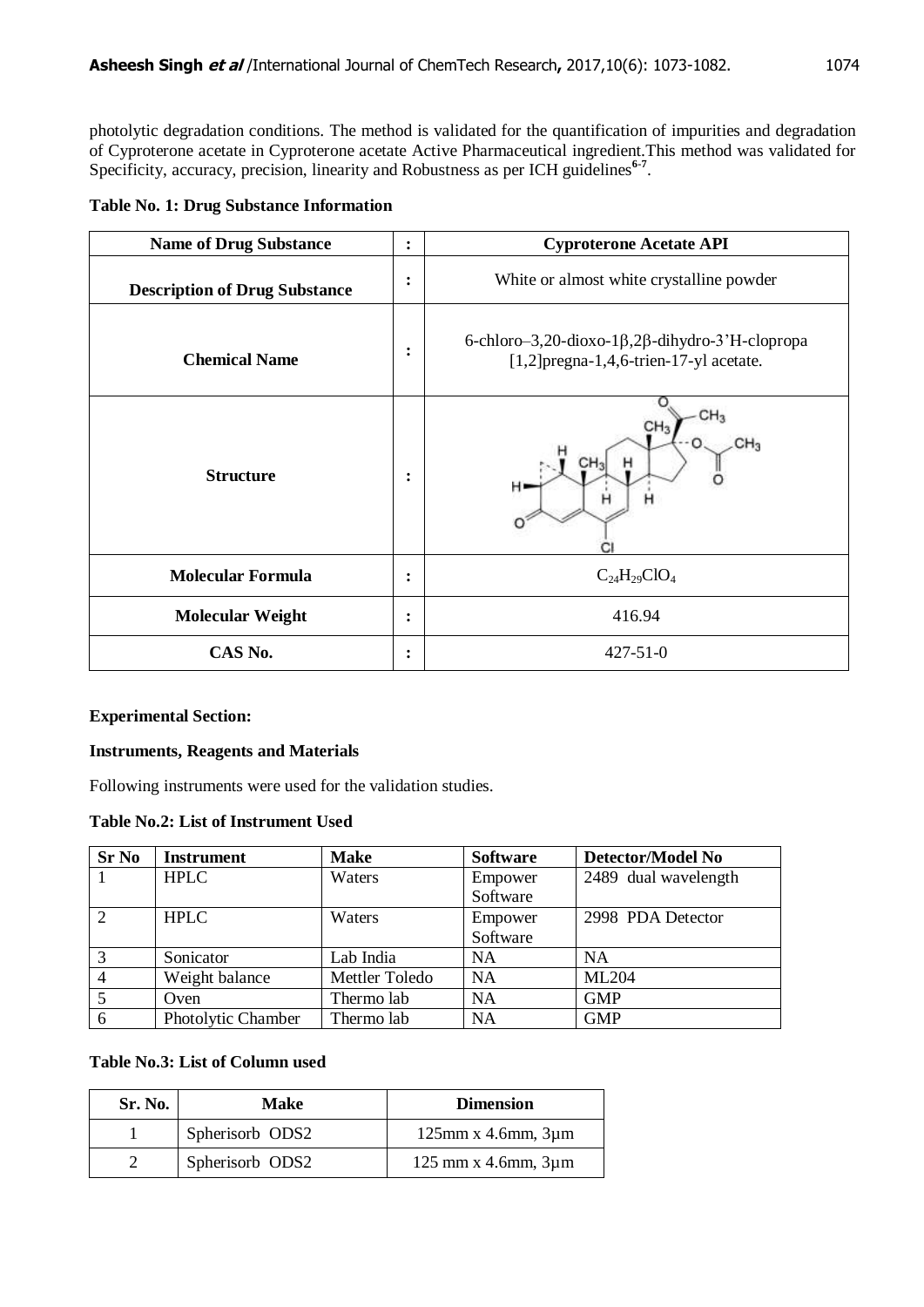| Name                    | <b>Batch Number</b> | Potency $(\% )$ |
|-------------------------|---------------------|-----------------|
| Cyproterone Acetate WS  | ADWSF009            | 99 ճ            |
| Cyproterone Acetate API | NT1914M             | NΑ              |

### **Table no. 4: Working standard/Sample Details:**

## **Methodology:**

### **Reagents and Solvents:**

Purified Water (HPLC grade or equivalent)

Acetonitrile (HPLC grade)

## **Chromatographic Conditions:**

| <b>Column</b>                                                         |                        | Waters, Spherisorb ODS II, 125 mm x 4.6 mm, 3 µm |
|-----------------------------------------------------------------------|------------------------|--------------------------------------------------|
| <b>Mobile Phase</b>                                                   | ٠<br>$\bullet$         | Water: Acetonitrile $(60:40)$ %, v/v             |
| Ambient<br><b>Column Temperature</b><br>$\bullet$<br>$\bullet$        |                        |                                                  |
| <b>Detector</b>                                                       | $\bullet$<br>$\bullet$ | UV Detector                                      |
| <b>Detector Wavelength</b>                                            |                        | $254 \text{ nm}$                                 |
| <b>Injection Volume</b><br>$\bullet$<br>$\bullet$                     |                        | $20 \mu L$                                       |
| <b>Flow</b>                                                           |                        | $1.5$ ml/min                                     |
| <b>Retention time</b>                                                 |                        | 22 minutes                                       |
| <b>Run Time</b><br>$\bullet$<br>$\bullet$                             |                        | 50 minutes                                       |
| Acetonitrile (HPLC grade)<br><b>Diluent</b><br>$\bullet$<br>$\bullet$ |                        |                                                  |

**Preparation of Standard Stock Solution:** Weigh and transfer accurately about 10 mg of Cyproterone acetate Working Standard and transfer it into 10 ml volumetric flask. Add about 5 ml of Acetonitrile and sonicate to dissolve. Allow it to come to room temperature and dilute up to the mark with diluent and mix. (Concentration of Cyproterone Acetate: about 1000 ppm)

**Preparation of Reference Solution (a):** Transfer 1.0 ml of Standard Stock Solution into 100 ml volumetric flask and dilute up to the mark with diluent and mix. (Concentration of Cyproterone acetate: about 10 ppm)

**Preparation of Reference Solution (b):** Dissolve the contents of a vial of Cyproterone impurity mixture CRS (impurities F and I) in 1.0 ml of the test solution.

**Preparation of Reference Solution (c):** Dissolve the contents of a vial of Cyproterone acetate for peak identification CRS (containing impurities B, C, E and G) in 1.0 ml of Acetonitrile.

**Preparation of Sample Solution:** Weigh and transfer accurately about 10 mg of sample and transfer it into 10 ml volumetric flask. Add about 5 ml of Acetonitrile and sonicate to dissolve. Allow it to come to room temperature and dilute up to the mark with diluent and mix. (Concentration of Cyproterone Acetate: about 1000 ppm)

# **Evaluation of System suitability:**

i) Resolution between Cyproterone acetate and impurity I peaks obtained in System Reference Solution (b) should be minimum 1.5

ii) The relative standard deviation of peak area counts of Cyproterone acetate from six replicate injections of Reference Solution (b) should be not more than 5%.

Relative Retention Time, Relative Response Factor (RRT, RRF) for impurities as the order of elution are given in tabular form below table no. 5: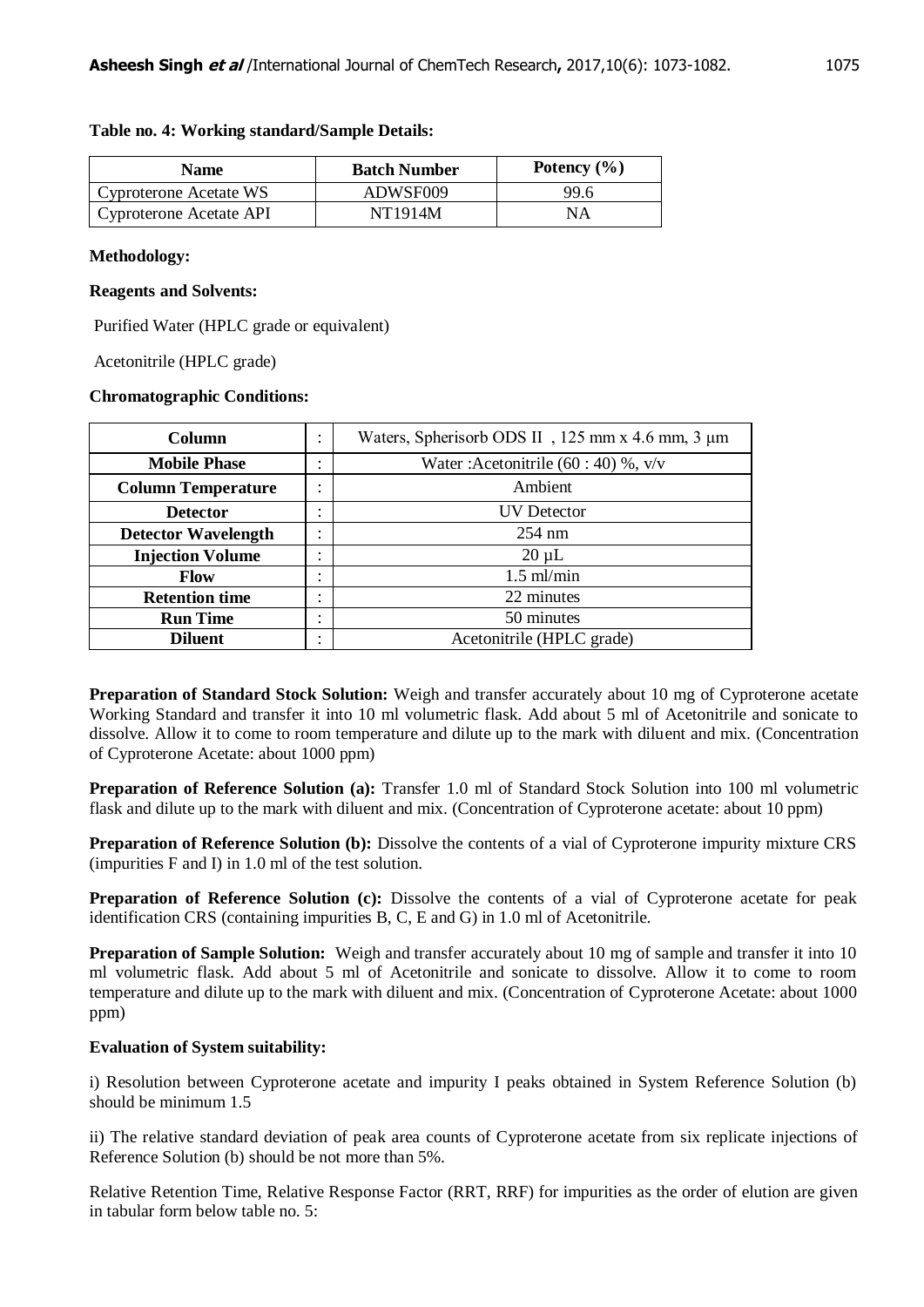| Sr. No. | Name of the impurities | <b>RRT</b>   | <b>RRF</b> |
|---------|------------------------|--------------|------------|
| ı.      | <b>Impurity E</b>      | about 0.27   | 0.7        |
| 2.      | <b>Impurity G</b>      | about $0.30$ | 1.0        |
|         | <b>Impurity F</b>      | about 0.50   | 1.0        |
| 4.      | <b>Impurity B</b>      | about $0.70$ | 1.0        |
|         | <b>Impurity I</b>      | about 0.90   | 1.0        |
|         | Impurity C             | about $1.50$ |            |

**Table no. 5: order of elution for impurities**

### **Specificity:**

The specificity of a method is its suitability for the analysis of a substance in the presence of potential impurities. Stress testing of a drug substance can help to identify likely degradation products, which can establish degradation pathways and the intrinsic stability of the molecule. The peak purity of the Cyproterone Acetate was found to be satisfactory. The specificity of the LC method for Cyproterone Acetate was determined in the presence of their known impurities. The retention time of the peak of Cyproterone Acetate in sample solution and diluted standard solution were found to be comparable. Hence the method is specific with respect to retention time and relative retention time of analyte peaks and their known impurities. % degradation and peak purity reported intable no. 6 and system suitability and sample chromatograms reported in figure no 2 &3.

### **Table No.6: Stress Testing (Forced Degradation) Data**

| <b>Stress Condition</b>          | <b>Cyproterone Acetate %</b><br>degradation | <b>Purity Angle</b> | <b>Purity Threshold</b> |
|----------------------------------|---------------------------------------------|---------------------|-------------------------|
| <b>Control Sample</b>            | <b>NA</b>                                   |                     |                         |
| Acid Sample 0 Hrs                | 29.2                                        | 0.556               | 0.869                   |
| Base Sample 0 Hrs                | 7.2                                         | 0.785               | 1.820                   |
| Base Sample 24 Hrs               | 15.2                                        | 0.982               | 1.102                   |
| Peroxide Sample 0<br><b>Hrs</b>  | 5.1                                         | 0.752               | 1.212                   |
| Peroxide Sample 24<br><b>Hrs</b> | 14.2                                        | 0.743               | 1.252                   |
| Photo Sample                     | 2.8                                         | 1.124               | 2.143                   |
| <b>Thermal Sample</b>            | 1.3                                         | 1.415               | 2.546                   |
| <b>Humidity Sample</b>           | Stable                                      | 0.623               | 1.675                   |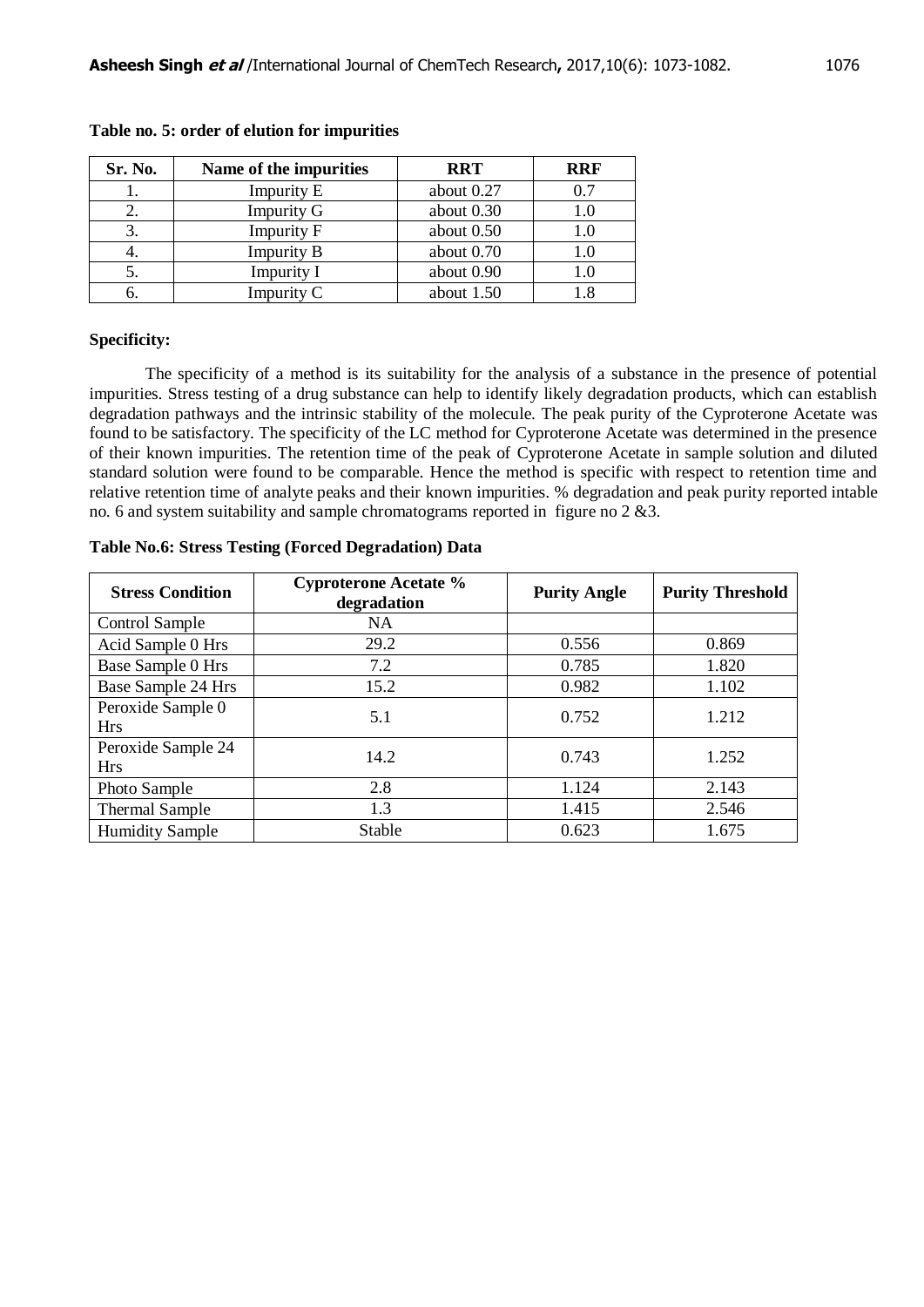

**Figure No.1: Reference Solution B (System Suitability Solution)**



**Figure No.2: Sample Solution**

### **Precision**

### **System Precision:**

Six replicate injections of the diluted standard solution were injected into the chromatograph. Peak area counts of Cyproterone Acetate from six replicate injections of diluted standard solution were calculated. System Precision reported in Table No.7.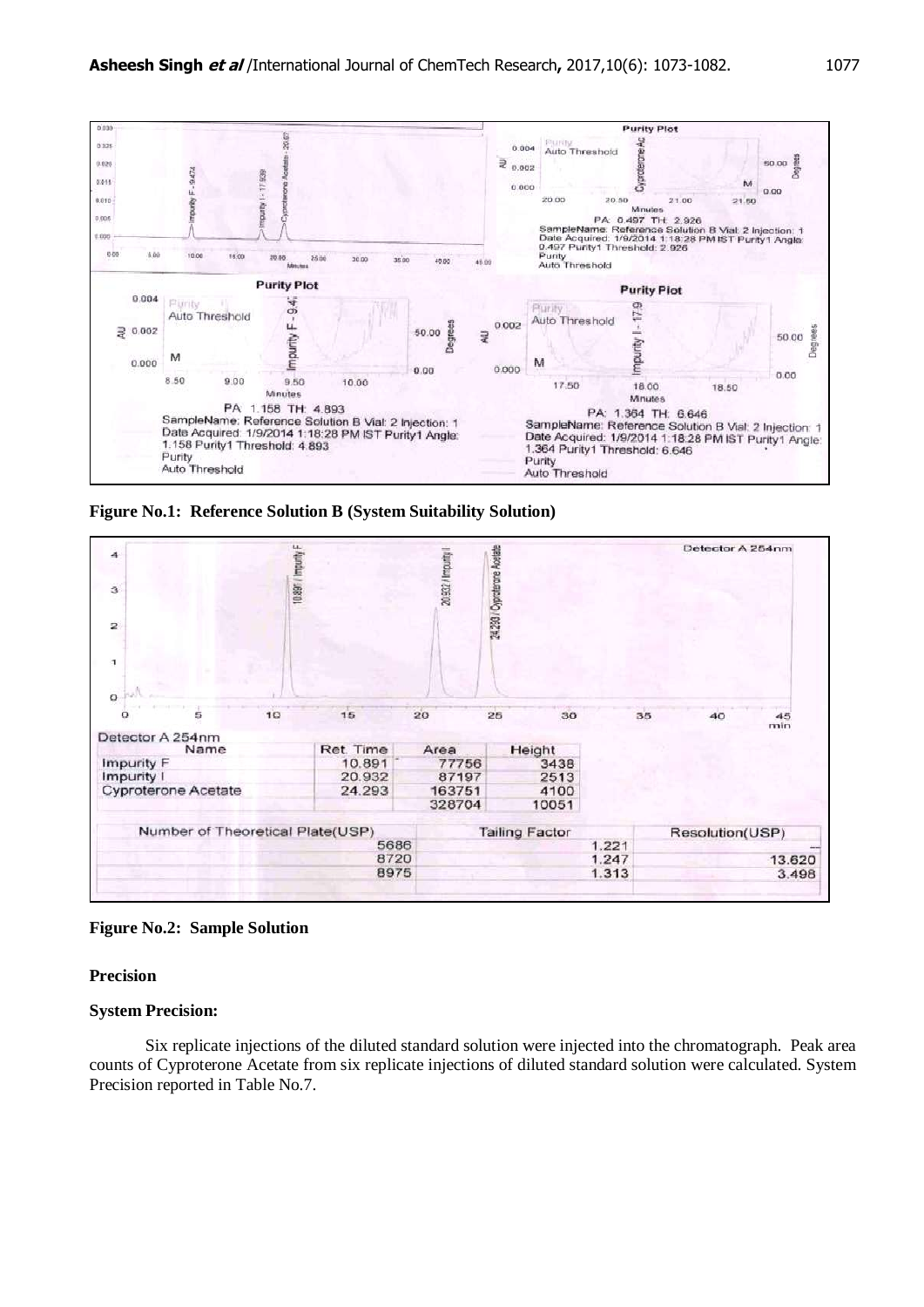| Injection   | <b>Cyproterone Acetate</b> |
|-------------|----------------------------|
|             | 155615                     |
| 2           | 154722                     |
| 3           | 154856                     |
|             | 154298                     |
| 5           | 154744                     |
| б           | 155120                     |
| <b>Mean</b> | 154893                     |
| <b>SD</b>   | 442.6                      |
| % RSD       | 0.29                       |

### **Table No. 7: System Precision**

#### **Method Precision & Ruggedness:**

Precision is the closeness of agreement between a series of measurements obtained from multiple sampling of same sample under the prescribed conditions. Quantification of individual impurities and Cyproterone Acetate was performed for each of the preparations and the percent relative standard deviation (RSD) was determined for the content of the impurities. To evaluate the intermediate precision, the same experiment was repeated with a different lot of column and a different instrument in the same laboratory. % RSD (n=6) for % of unknown Degradation product in six sample solutions and overall % RSD (n=12) for % of unknown Degradation product from Method Precisionand Intermediate Precision results was found within acceptance criteria. Precision data reported in table no.8.

| <b>Sr. No.</b> | % Impurity F | % Single Maximum | % Total Impurity |
|----------------|--------------|------------------|------------------|
| Precision-1    | 0.05         | 0.018            | 0.05             |
| Precision-2    | 0.05         | 0.015            | 0.05             |
| Precision-3    | 0.05         | 0.017            | 0.05             |
| Precision-4    | 0.05         | 0.018            | 0.05             |
| Precision-5    | 0.05         | 0.020            | 0.05             |
| Precision-6    | 0.05         | 0.018            | 0.05             |
| Ruggedness-1   | 0.05         | 0.018            | 0.05             |
| Ruggedness-2   | 0.05         | 0.018            | 0.05             |
| Ruggedness-3   | 0.05         | 0.019            | 0.05             |
| Ruggedness-4   | 0.05         | 0.018            | 0.05             |
| Ruggedness-5   | 0.05         | 0.018            | 0.05             |
| Ruggedness-6   | 0.05         | 0.018            | 0.05             |
| <b>Mean</b>    | 0.05         | 0.018            | 0.05             |
| <b>SD</b>      | 0.000        | 0.001            | 0.000            |
| % RSD          | 0.00         | 6.50             | 0.00             |

**Table No. 8: Over all %RSD Comparison for Impurities in Precision and Ruggedness study**

### **Limit of Dectection (LOD) & Quantitation (LOQ):**

Limits of detection and quantification The LOD and LOQ for the Known impurities and Cyproterone Acetate were estimated as the amounts for which the signal-to-noise ratios were 3:1 and 10:1, respectively, by injecting a series of dilute solutions of known concentration. The precision was also determined at the LOQ level by the analysis of six individual preparations of the impurities and calculating the relative standard deviation (RSD; %) of the peak area for each impurity. Limit of Quantitation (LOQ) was established by Reference solution (a) i.e (0.05%). Limit of Detection (LOD) was established by quantitatively diluting 3.3 ml of LOQ solution into 10ml. Limit of Detection and Limit of Quantitation data are reported in table no. 9 & 10.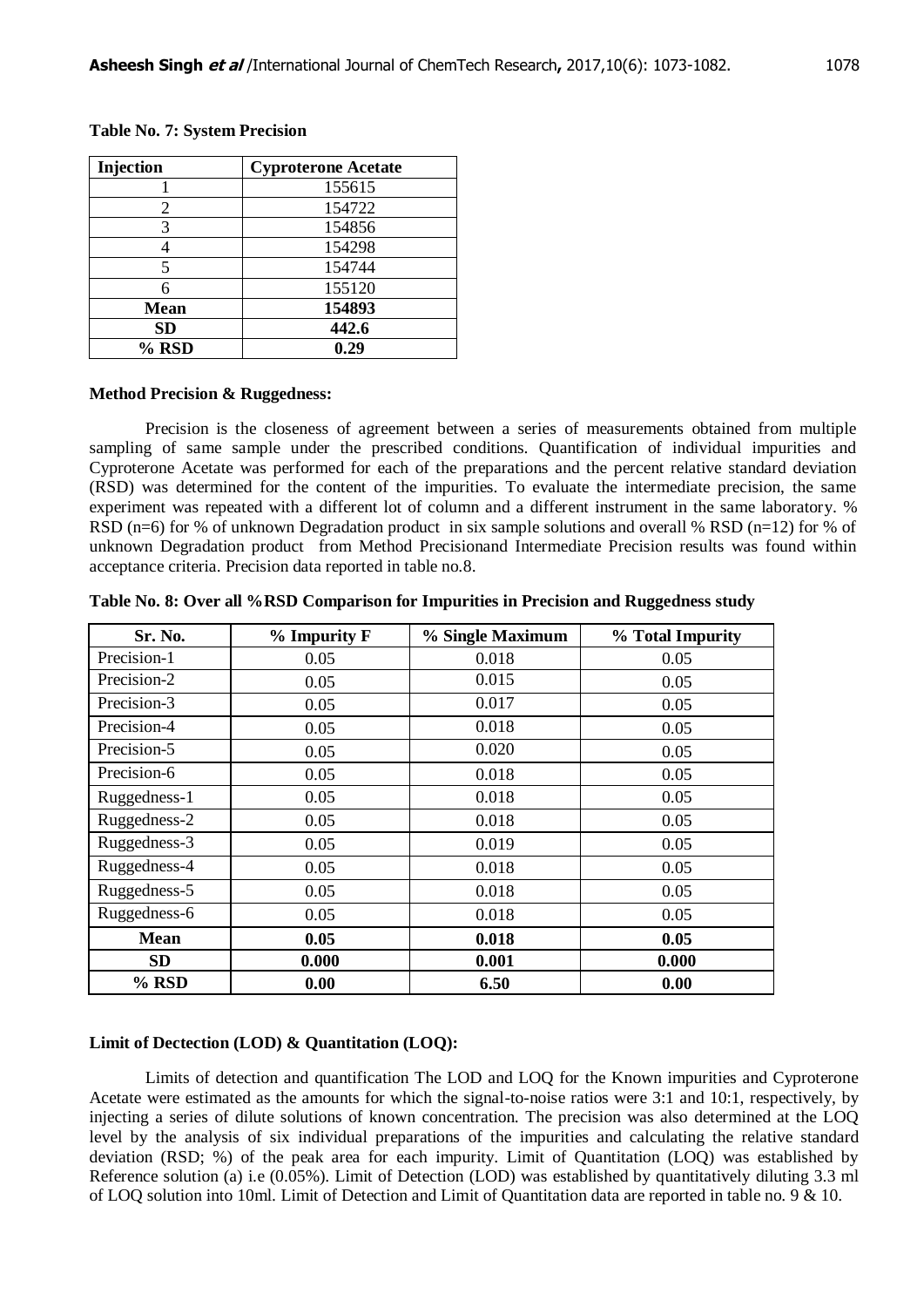### **Table No.9: Limit of Detection for Cyproterone Acetate**

|           | <b>Peak Area Counts</b>    | S/N value |
|-----------|----------------------------|-----------|
|           | <b>Cyproterone Acetate</b> |           |
| injection | Area                       |           |
|           |                            | 3.57      |

**Table no.10: Limit of Quantitation for Cyproterone Acetate**

|             | <b>Peak Area Counts</b>    | S/N<br><b>Value</b> |
|-------------|----------------------------|---------------------|
|             | <b>Cyproterone Acetate</b> | 9.79                |
| Injection   | Area                       |                     |
|             | 1831                       |                     |
| 2           | 1823                       |                     |
| 3           | 1886                       |                     |
| 4           | 1831                       |                     |
| 5           | 1843                       |                     |
| 6           | 1853                       |                     |
| <b>Mean</b> | 1845                       |                     |
| SD          | 22.9                       |                     |
| %RSD        | 1.24                       |                     |

### **ACCURACY:**

The studies were carried out at four different levels: LOQ, 50%, 100%, and 150% of limits. The percentage of recoveries of Impurity E, Impurity G, Impurity F, Impurity B, Impurity I and Impurity C were calculated with respect to amount spiked and amount recovered. The percentage recovery at each level was calculated against the Cyproterone Acetate standard. Mean recovery should be in the range of 90.0% to 110.0% for 50%, 100% and 150% levels and 85% to 115% for LOQ level. Mean recovery in percentage is reported in Table no. 11.

|  |  |  |  |  |  |  |  | Table No. 11: Accuracy of Impurity of Cyproterone Acetate |
|--|--|--|--|--|--|--|--|-----------------------------------------------------------|
|  |  |  |  |  |  |  |  |                                                           |

|                         | <b>Mean Recovery</b> $(\%$ ) |                     |                      |                      |  |  |  |
|-------------------------|------------------------------|---------------------|----------------------|----------------------|--|--|--|
| <b>Name of Impurity</b> | LOO                          | <b>Accuracy 50%</b> | <b>Accuracy 100%</b> | <b>Accuracy 150%</b> |  |  |  |
| <b>Impurity E</b>       | 89.6                         | 95.5                | 98.2                 | 96.7                 |  |  |  |
| <b>Impurity G</b>       | 92.1                         | 98.2                | 99.8                 | 99.5                 |  |  |  |
| <b>Impurity F</b>       | 97.4                         | 98.3                | 101.3                | 99.3                 |  |  |  |
| <b>Impurity B</b>       | 99.0                         | 98.5                | 105.8                | 97.9                 |  |  |  |
| <b>Impurity I</b>       | 90.5                         | 99.2                | 104.4                | 98.9                 |  |  |  |
| Impurity C              | 93.5                         | 97.5                | 100.1                | 99.5                 |  |  |  |

### **Filter Study:**

Six sample solutions of Cyproterone Acetate were prepared by the specification level and analyzed as per methodology. Prepare 3 sample solutions as per test method. Centrifuge one portion of sample solution and filter the other portion of sample solution through PVDF filter and nylon filters. The Results of Filter Variability are calculated. Samples the m/m difference of maximum single unknown degradation product should not be more than **0.05** and the % m/m total degradation products should not be more than **0.2.** The results are tabulated in Table 12.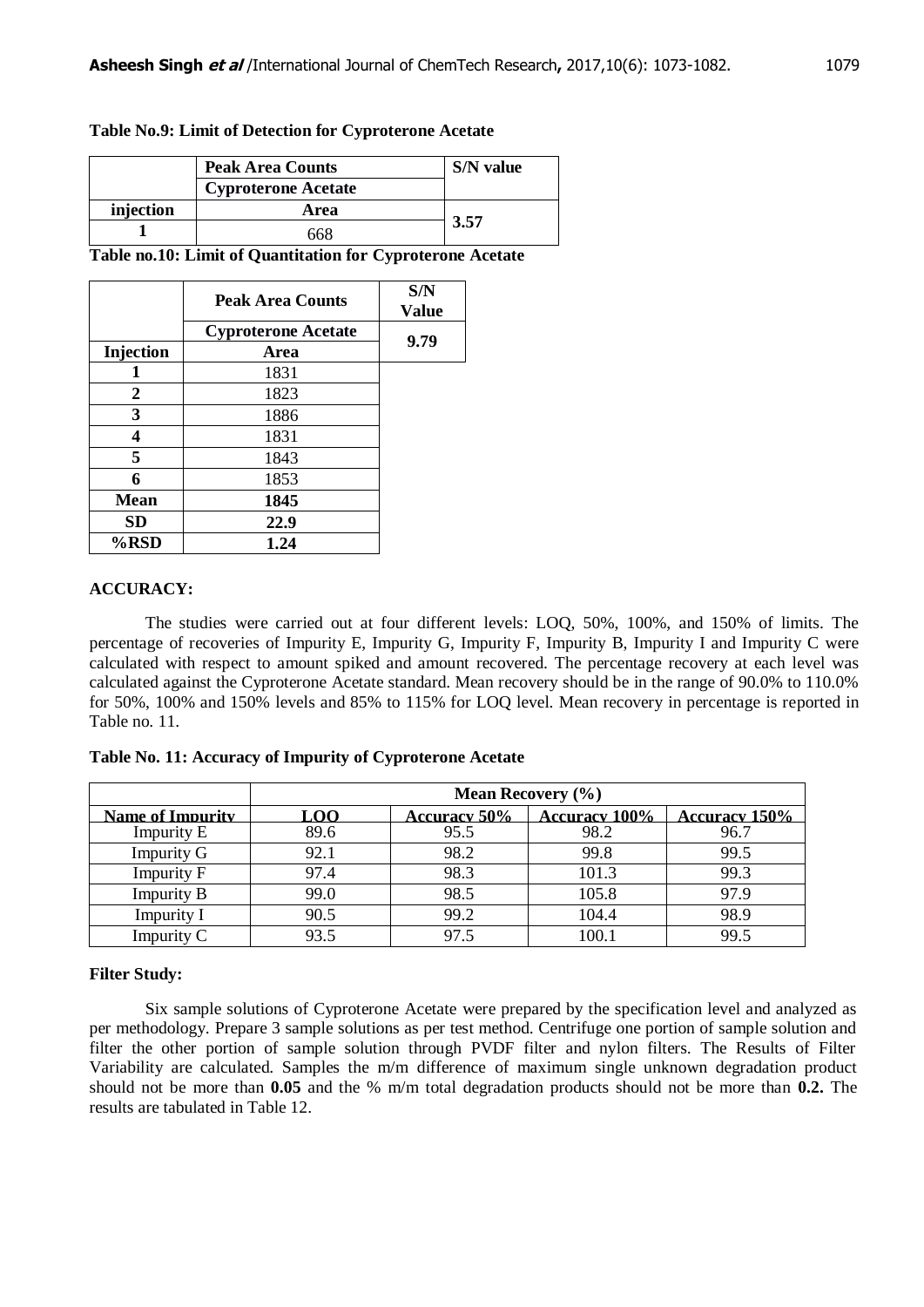| <b>Sample</b><br><b>Name</b> | Single max<br><b>Unknown</b><br><b>Degradatio</b><br>n product | <b>Total</b><br><b>Degradation</b><br>product | Mean<br>(Single<br>maximum) | <b>Mean</b><br>(Total<br><b>Degradatio</b><br>n product) | <b>Differenc</b><br>e for<br><b>Single</b><br>maximum | <b>Difference</b><br>for Total<br><b>Degradation</b><br>product |
|------------------------------|----------------------------------------------------------------|-----------------------------------------------|-----------------------------|----------------------------------------------------------|-------------------------------------------------------|-----------------------------------------------------------------|
| Centrifuge-1                 | 0.034                                                          | 0.05                                          |                             |                                                          |                                                       |                                                                 |
| Centrifuge-2                 | 0.034                                                          | 0.05                                          | 0.034                       | 0.05                                                     | 0.0000                                                | 0.0000                                                          |
| Centrifuge-3                 | 0.033                                                          | 0.05                                          |                             |                                                          |                                                       |                                                                 |
| Nylon-1                      | 0.030                                                          | 0.04                                          |                             |                                                          |                                                       |                                                                 |
| Nylon-2                      | 0.035                                                          | 0.05                                          | 0.033                       | 0.05                                                     | 0.0003                                                | 0.00                                                            |
| $(Nylon-3)$                  | 0.035                                                          | 0.05                                          |                             |                                                          |                                                       |                                                                 |
| PVDF-1                       | 0.035                                                          | 0.04                                          |                             |                                                          |                                                       |                                                                 |
| PVDF-2                       | 0.034                                                          | 0.04                                          | 0.035                       | 0.04                                                     | 0.001                                                 | 0.01                                                            |
| PVDF-3                       | 0.035                                                          | 0.04                                          |                             |                                                          |                                                       |                                                                 |

**Table no. 12: Comparisons of Filter Study of Cyproterone Acetate**

### **Stability of Analytical Solution:**

One sample solution was prepared as per methodology and Injected diluted standard solution, initially and at different time intervals upto 48 hours by storing the sample solutions at Room temperature. Absolute value of (m/m) difference between the area of Cyproterone Acetateinitially (0 hour) and area of Cyproterone Acetateat each time interval with respect to area of Cyproterone Acetateinitially (0 hour) respectively was calculated. Solution stability of Diluted Standard solution, Sample solution and Spike sample Solution are reported in table no. 13 to 15.

For standard the similarity factor for corresponding time interval should be between 0.95 to 1.05. For the sample solution the m/m difference of maximum single unknown degradation product should not be more than 0.05 and for total degradation products should not be more than 0.2.

### **Calculation of Similarity Factor:**

The Similarity Factor for Cyproterone Acetate in standard solution at each time point was calculated with respect to the initial area as follows.

| Similarity Factor $=(Area of Std Solution)$ | (Wt of initial) |
|---------------------------------------------|-----------------|
|                                             |                 |
| (Area of initial)                           | (Wt of STD)     |

**Table no. 13: Solution stability of Cyproterone Acetate in diluted standard solution**

| <b>Cyproterone Acetate</b> |                                    |                          |  |  |  |  |
|----------------------------|------------------------------------|--------------------------|--|--|--|--|
| <b>Time Interval</b>       | <b>Area of Cyproterone Acetate</b> | <b>Similarity Factor</b> |  |  |  |  |
| Initial                    | 156847                             | 1.00                     |  |  |  |  |
| 8 Hrs.                     | 157922                             | 0.99                     |  |  |  |  |
| 16 Hrs.                    | 157552                             | 1.00                     |  |  |  |  |
| 24 Hrs.                    | 158718                             | 0.99                     |  |  |  |  |
| 32 Hrs.                    | 158866                             | 0.99                     |  |  |  |  |
| 40 Hrs.                    | 159309                             | 0.99                     |  |  |  |  |
| 48 Hrs.                    | 159474                             | 0.99                     |  |  |  |  |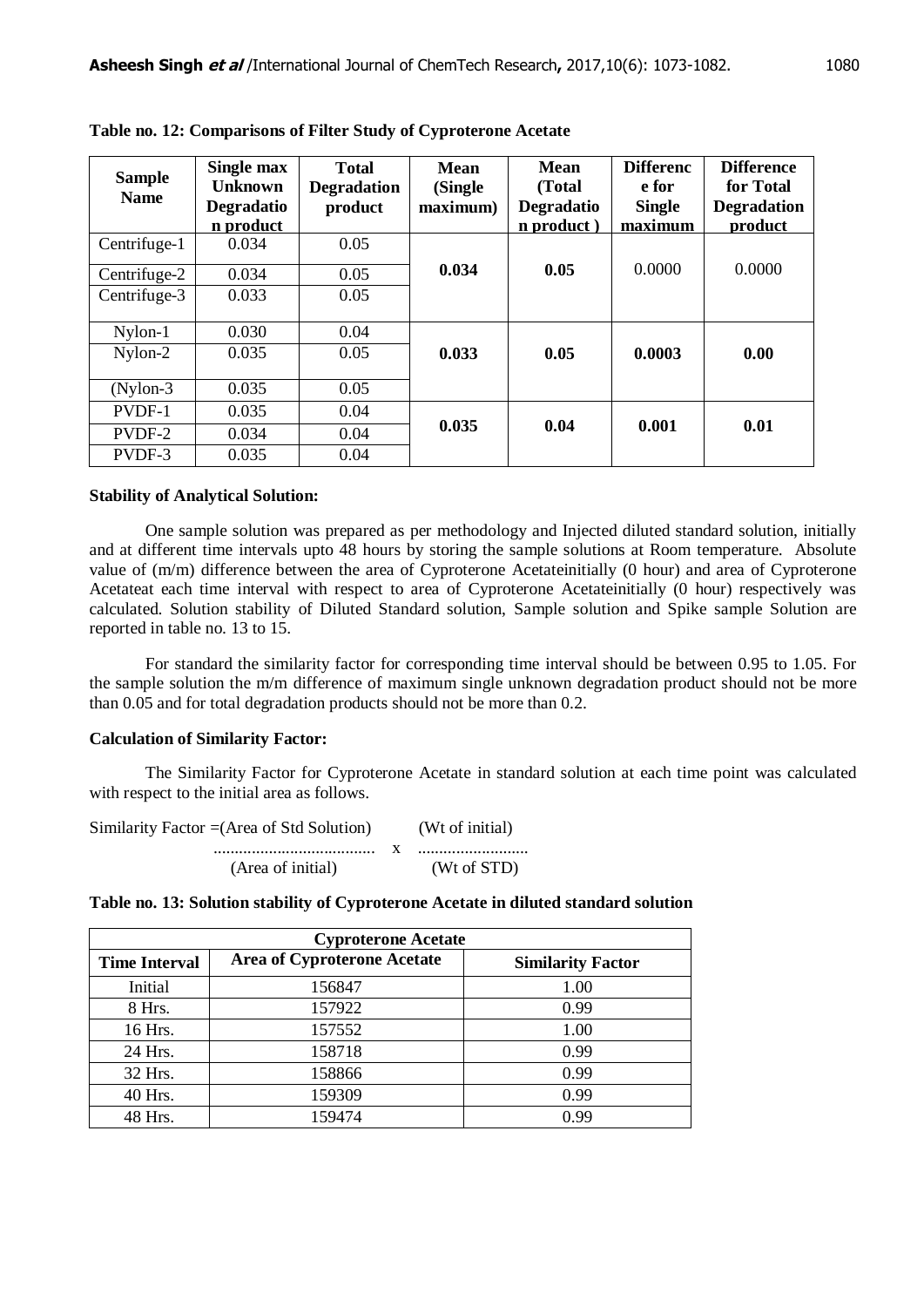|                                | <b>Cyproterone Acetate</b>                 |                                     |  |  |  |  |
|--------------------------------|--------------------------------------------|-------------------------------------|--|--|--|--|
| <b>Time</b><br><b>Interval</b> | $%$ Single Max Degradation product $(m/m)$ | $%$ Difference w.r.t. Initial (m/m) |  |  |  |  |
| Initial                        | 0.043                                      | 0.000                               |  |  |  |  |
| 8 Hrs.                         | 0.036                                      | 0.007                               |  |  |  |  |
| 16 Hrs.                        | 0.038                                      | 0.005                               |  |  |  |  |
| 24 Hrs.                        | 0.040                                      | 0.003                               |  |  |  |  |
| 32 Hrs.                        | 0.035                                      | 0.008                               |  |  |  |  |
| 40 Hrs.                        | 0.044                                      | 0.001                               |  |  |  |  |
| 48 Hrs.                        | 0.036                                      | 0.007                               |  |  |  |  |

# **Table no.14: Solution stability of single maximum unknown Degradation product in sample solution**

**Table no.15: Solution stability of Total Degradation product in sample solution** 

|             | <b>Cyproterone Acetate</b>        |                                     |  |  |  |  |  |
|-------------|-----------------------------------|-------------------------------------|--|--|--|--|--|
| <b>Time</b> | % Total Degradation product (m/m) | $%$ Difference w.r.t. Initial (m/m) |  |  |  |  |  |
| Initial     | 0.05                              | 0.000                               |  |  |  |  |  |
| 8 Hrs.      | 0.05                              | 0.003                               |  |  |  |  |  |
| 16 Hrs.     | 0.05                              | 0.002                               |  |  |  |  |  |
| 24 Hrs.     | 0.05                              | 0.002                               |  |  |  |  |  |
| 32 Hrs.     | 0.05                              | 0.003                               |  |  |  |  |  |
| 40 Hrs.     | 0.05                              | 0.002                               |  |  |  |  |  |
| 48 Hrs.     | 0.05                              | 0.001                               |  |  |  |  |  |

### **Summary of System Suitability**

System suitability was evaluated by injecting Standard solution during different days of validation and monitoring resolution for different parameters .The % relative standard deviation for the peak area counts of cyproterone Acetate from five replicate injections of standard solution was verified at every stage. Results are tabulated in Table no.16.

### **Table No.16: Table for System Suitability**

| <b>Sr No</b> | <b>Name of Experiment</b>           | <b>Resolution</b> | $%$ RSD  |
|--------------|-------------------------------------|-------------------|----------|
|              | System precision, Method Precision, | 2.3               | 0.29     |
|              | LOD & LOO                           |                   | $1.00\,$ |
|              | Filter study, Solution Stability    |                   | 0.17     |
|              | Accuracy                            | 2.5               | 0.26     |
|              | Ruggedness                          | 3.0               | 0.68     |
|              | Specificity / Force Degradation     | 29                |          |

# **Summary and Conclusion:**

The Validated HPLC method for related substance of Cyproterone Acetate is precise, accurate and specific. The results of the validation carried out for the method satisfied the ICH requirements. This method can be used for the detection and quantification of known, unknown and degradation impurities in the Cyproterone Acetate during routine analysis and also for stability studies in view of its capability to separate degradation products.